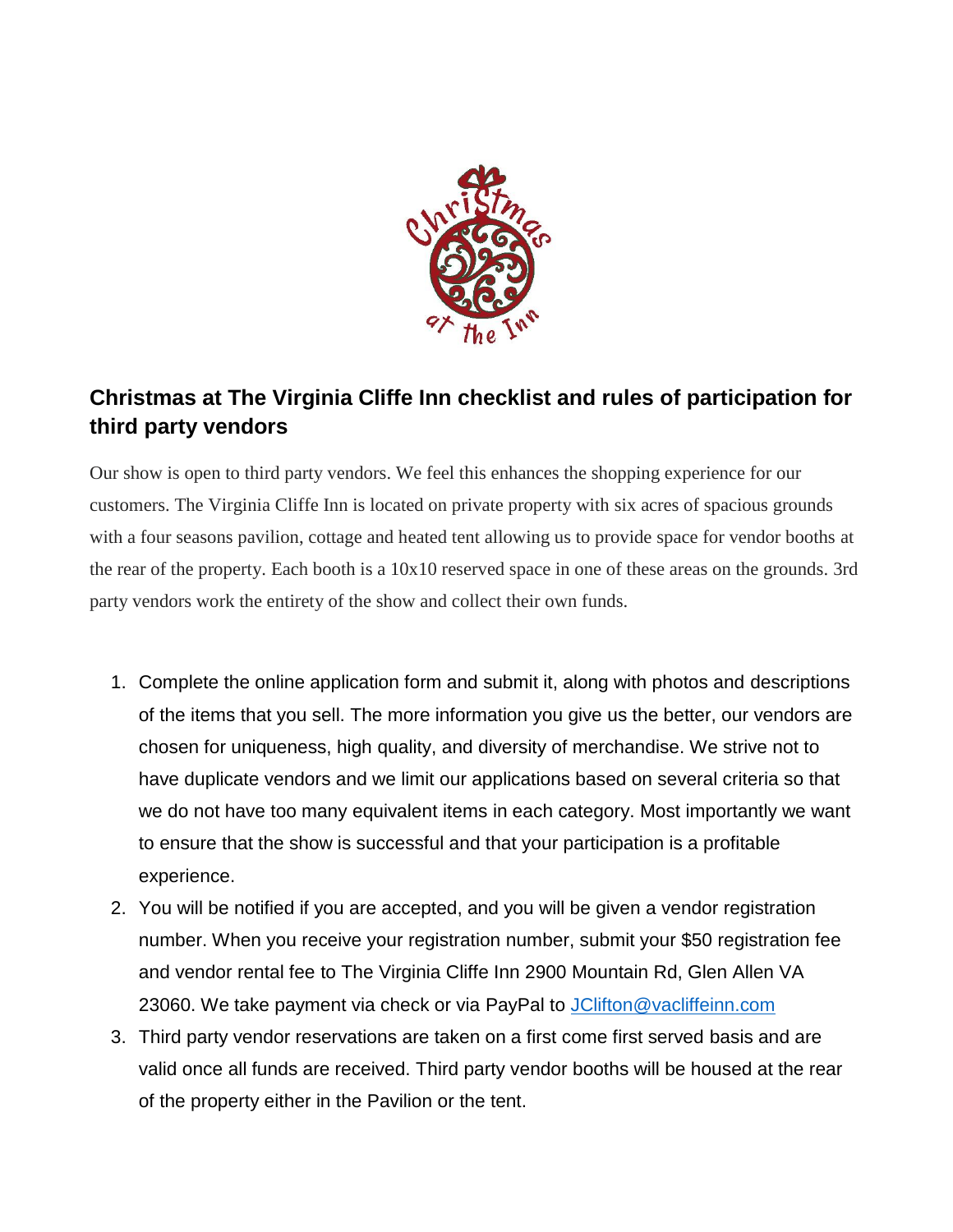- 4. Booth prices are as follows:
	- a. Enclosed garden Pavilion: \$200.00 for 5 days
	- b. Tent booths (tent is enclosed and heated) \$125.00 for 6 days
	- c. Booths with access to one electrical outlet will pay an additional \$25 for the 6 days
- 5. Each booth is 10' x 10' and comes with one banquet table and 1 chair
- 6. The event lasts 6 days, Friday November 25, 2022 Wednesday, November 30, 2022.

| Wed. Nov. 23                                              | Set up $9$ a.m. and $5$ p.m. |
|-----------------------------------------------------------|------------------------------|
| Thursday Nov. 24 - THANKSGIVING                           | <b>PROPERTY CLOSED</b>       |
| Friday, Nov. 25 - BLACK FRIDAY                            | $12:00 - 8:00$ P.M.          |
| Sat. Nov. 26 - SMALL BUSINESS SAT                         | 10 A.M. $-$ 8:00 P.M.        |
| Sun, Nov. 27 - ARTIST SHOPPING DAY                        | $12:00 - 6:00$ P.M.          |
| Monday, Nov. 28 - CYBER MONDAY- SENIORS<br><b>MORNING</b> | 10:00-8:00 P.M.              |
| Tuesday Nov. 29- GIVING TUESDAY Seniors Morning.          | $10:00 - 8:00$ P.M.          |
| Wed. Nov. 30- Seniors Morning/ last chance shoppers       | $10:00 - 2:00$ P.M.          |

- 7. Vendors are required to set up their items for display between 9 am and 5 pm on Tuesday November 16, 2021.
- 8. Vendors are required to remove their items at the end of the show on Wednesday, November 30, 2022 or by the morning of Thursday, December 1, 2022.
- 9. Vendors set up and work their own booths, and they are responsible for collection of all money for purchases and for payment of all Federal, State, and local income taxes.
- 10.Vendors are required to supply any necessary bags, wrapping paper etc. for buyers who purchase their items.
- 11.Vendors are not permitted to bring alcohol to the event
- 12.Vendors or customers are not allowed to smoke except in designated areas
- 13.Vendor parking is in the designated area behind the dumpster or behind the pond as directed.